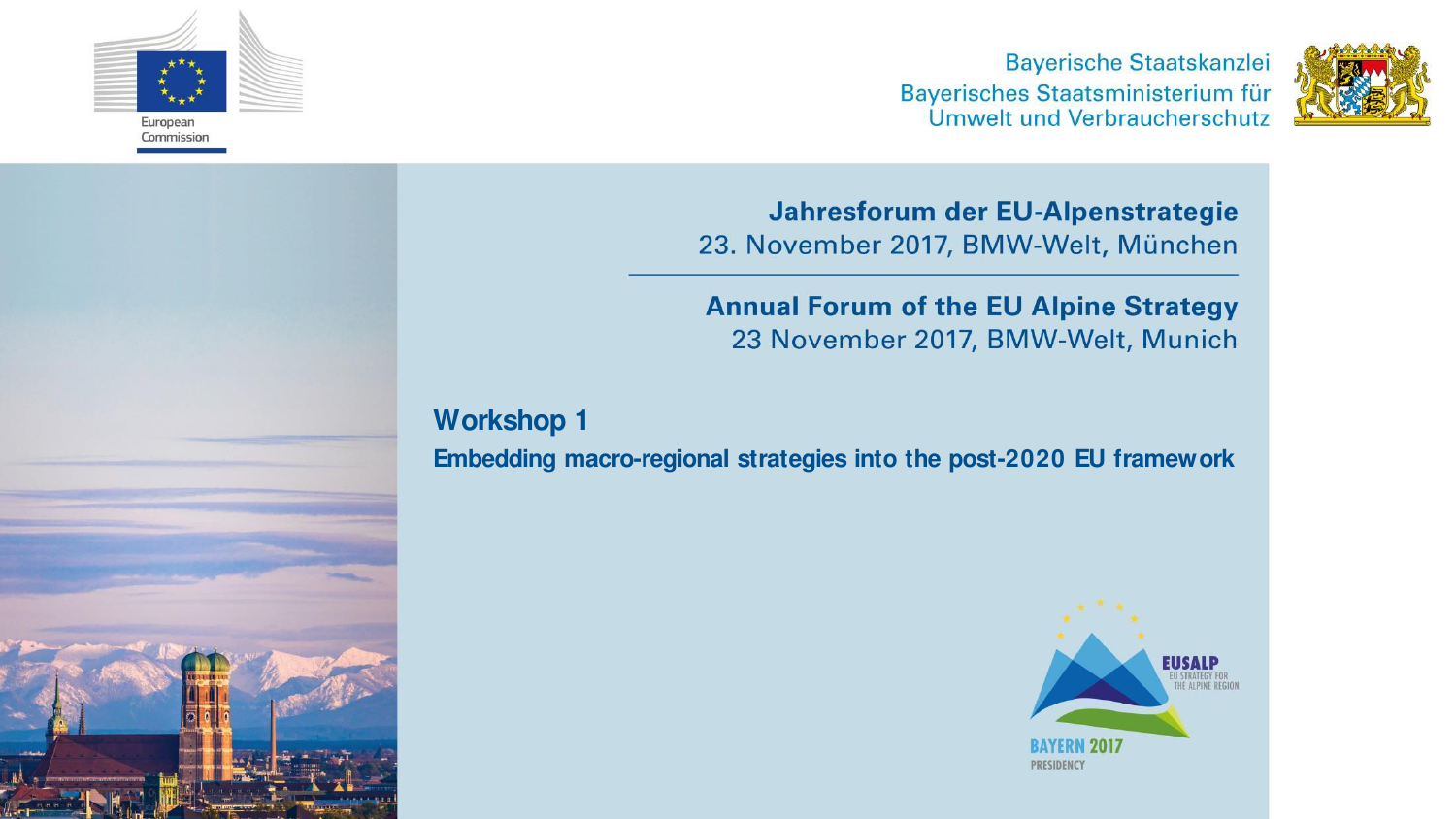

# **Embedding Macroregional Strategies in the Regulatory Framework post 2020**

**Position paper** 

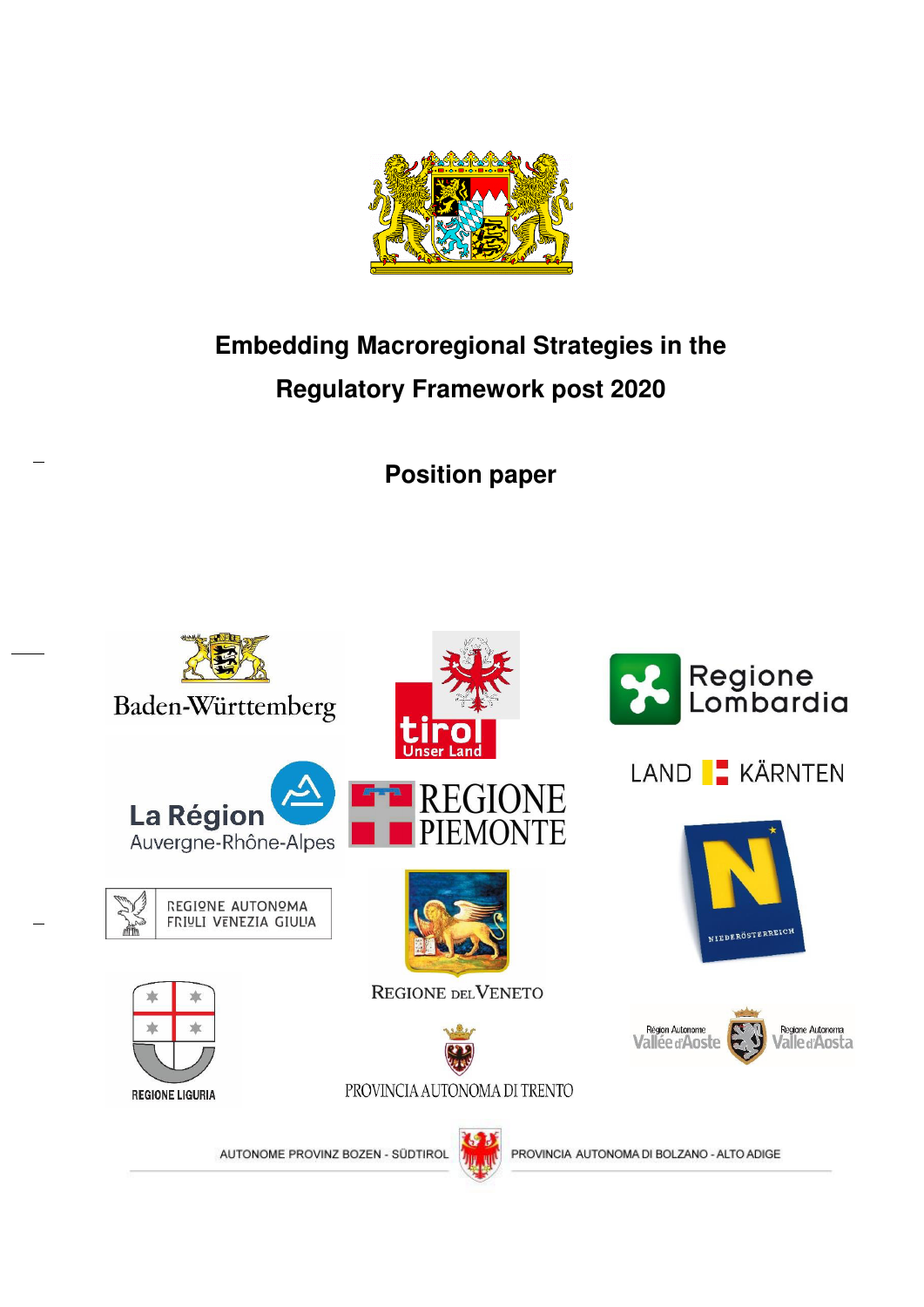### KEY MESSAGES

- Macroregional Strategies (MRS) are politically established frameworks and display a clear added value in making European policy goals more visible and understandable to citizens on the ground. Thus, they can provide practical answers for the current debate on the future of the EU.
- However, due to insufficient coordination of the MRS with existing financial instruments in terms of political priorities, targeting of budgets, organization and administration, MRS are currently limited in their ability to unfold their full potential.
- A better embedding of MRS into EU policies post 2020 would contribute to improve the impact of MRS as a political framework. Inter alia, operational programmes should be encouraged to better support macro-regional projects.

# INTRODUCTION

Joint territorial challenges call for accommodating European policies on an adequate level. MRS have become an integral part of the EU policy framework. They help to address a number of important policy instruments and to gather stakeholders in multilevel governance structures for joint development processes. Practically, they contribute to respond to the current political developments, making EU goals more visible, understandable for people and applicable for political actors, stakeholders and citizens.

Up to now, 4 MRS came to life since 2009, engaging 19 EU and 8 non-EU countries and 270 million citizens. All MRS have been elaborated in close cooperation with the states and regions concerned, based on official communications of the European Commission<sup>1</sup> and endorsed by European Council decisions. Most recently, the European Parliament highlighted the added value of MRS and called for greater synergies to promote coordination and complementarities between the ESIF and other funds and instruments relevant to the strategy pillars<sup>2</sup>.

 $\overline{a}$ 

 $1$  COM(2015) 366

<sup>2</sup> 2015/2324(INI)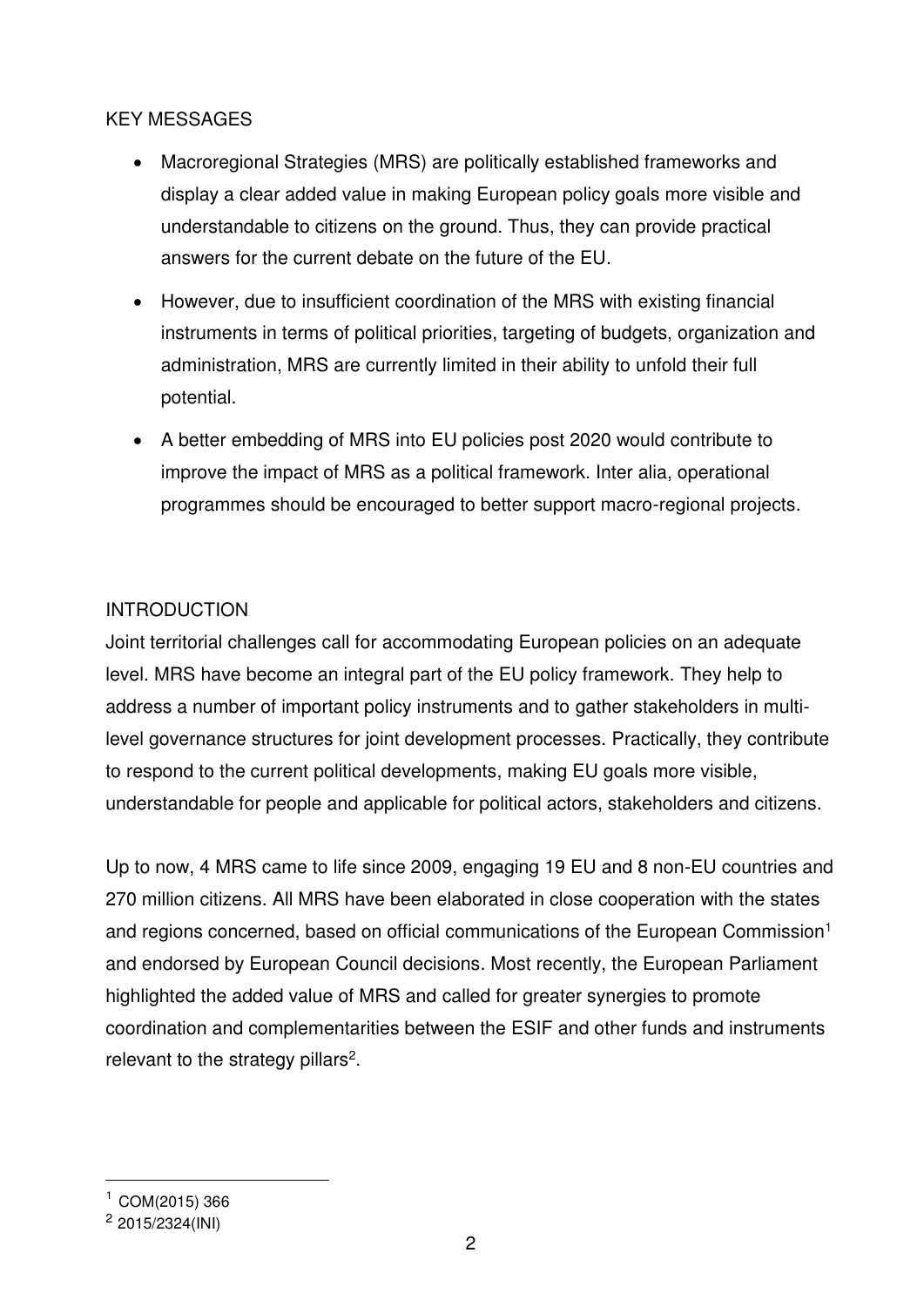## THE CURRENT SITUATION

Based on the political recognition of the importance of MRS, references to MRS were already made in the current regulatory framework, notably the Common Provisions Regulation (EU) No 1303/2013. Article 27 stipulates that ESIF programmes shall set out the contribution of the planned intervention to the MRS in accordance to the need of the programme area, as set out in Article 174 of the Treaty on the Functioning of the European Union.

In contrast to the high political relevance, however, MRS still remain "light" instruments which are meant to play a key role of policy coordination. At the same time, they cannot fully develop their potential because there are not enough programmes and resources available for funding promising MRS projects. The embedding of MRS in the EU policy framework and in the equivalent framework for non-EU countries and subsequently in corresponding funding programmes is not fully explored for various reasons:

- Some of the MRS were set into force at a time when EU programme preparations have already been very advanced.
- References to MRS and contributions to implement them differ greatly in the various programmes and range from ex post earmarking to strategic coordination. Moreover, different funding instruments have their own intervention logic, timelines, thematic focuses, decision making procedures, technical support structures, etc.
- The possibilities for mobilizing support for MRS governance structures are rather limited and not sustainable.

# THE FUTURE PERSPECTIVE

To make best use of the potential of MRS and to explore their full potential as a political framework, thus meeting the overall expectations to the highest possible degree, there is clear need for action for better embedding of MRS into EU policies post 2020. The overall aim is to enable stronger synergies between MRS, regional multilateral agreements and EU Programmes directly managed by the European Commission, such as Horizon 2020, Erasmus+, Creative Europe, COSME, LIFE, CEF and the EU Fund for Strategic Investments.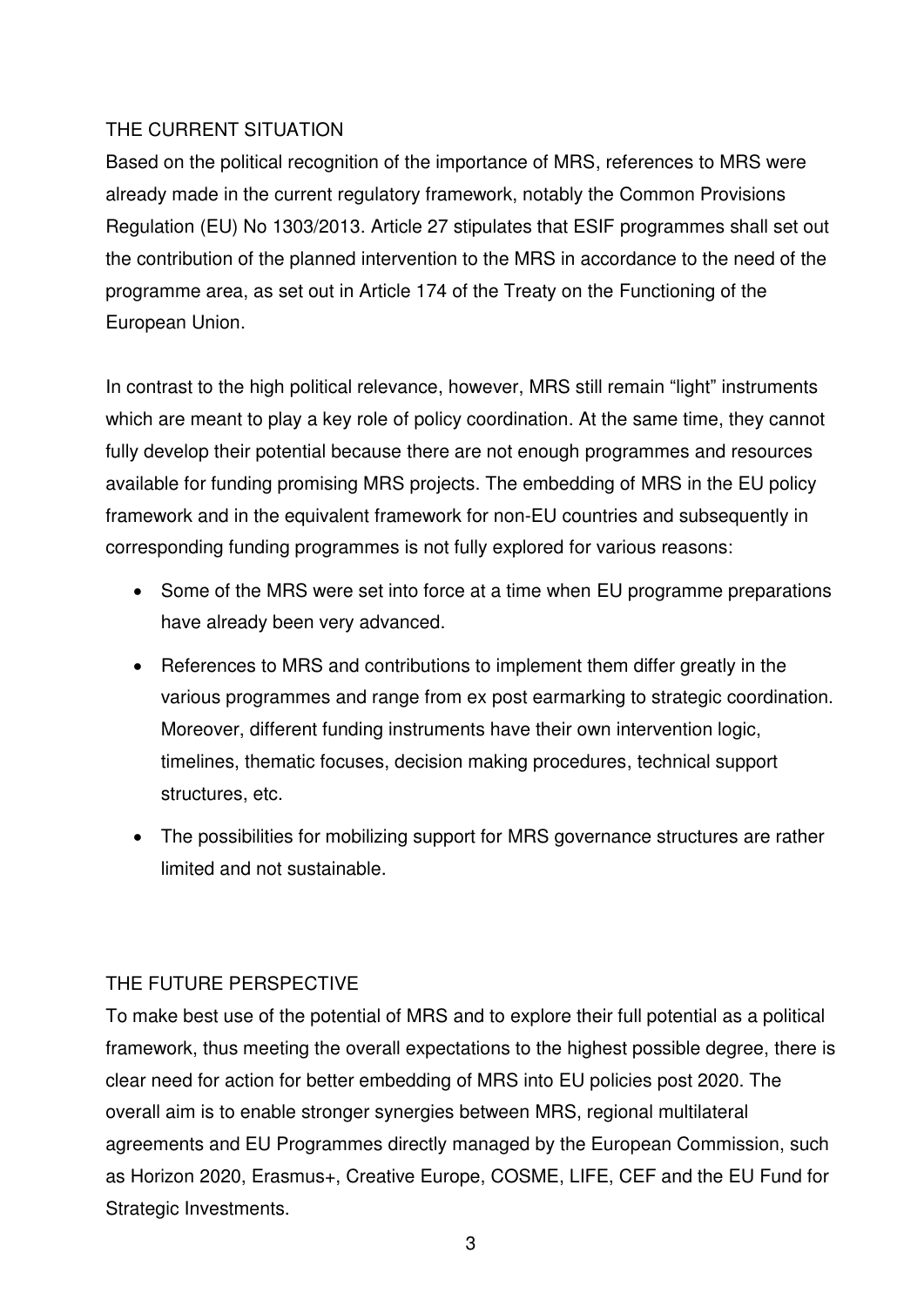We call for specific synchronisation rather than new policy initiatives and a more coordinated use of available funding at all levels tailored to support the MRS. This would enable MRS to play a driving role in the future development of the EU currently being discussed at European level. MRS are practical examples of how regions that want to work together on shared challenges and common interests can jointly pursue a shared European perspective more efficiently. Thus, they are a perfect answer to the current political developments in Europe and can provide substantial input for the future debate on EU27 by 2025 recently launched by the European Commission with its White Paper on the future of Europe.

More specifically, the following improvements are suggested:

### **Enhanced recognition of MRS in legislative documents**

- MRS should be considered in the processes of drafting future legislation and programmes.
- The political relevance of MRS objectives has to be underlined and a clearer definition in the EU regulatory framework and the equivalent instruments for non-EU countries is needed. It should be stressed that MRS are an integral part of the relevant EU, national and regional strategies and this needs to be reflected in the future policy framework. This may apply to programmes under the shared responsibility of EU and Member States, where appropriate, but also to programmes and financial instruments under EU centralized management and programmes coordinated by non-EU countries.

#### **Improve the institutional framework for implementing MRS**

- The success of MRS depends on the possibilities for promising projects to benefit from funding opportunities, including from EU programmes. This demands a strategic coherence with EU and national programmes, resulting in stronger alignment of the respective targets and intervention priorities.
- Provisions for cooperation possibilities between operational programmes should be enhanced, where appropriate.
- In line with their high political relevance, MRS require adequate positioning and coordination within the European Commission.